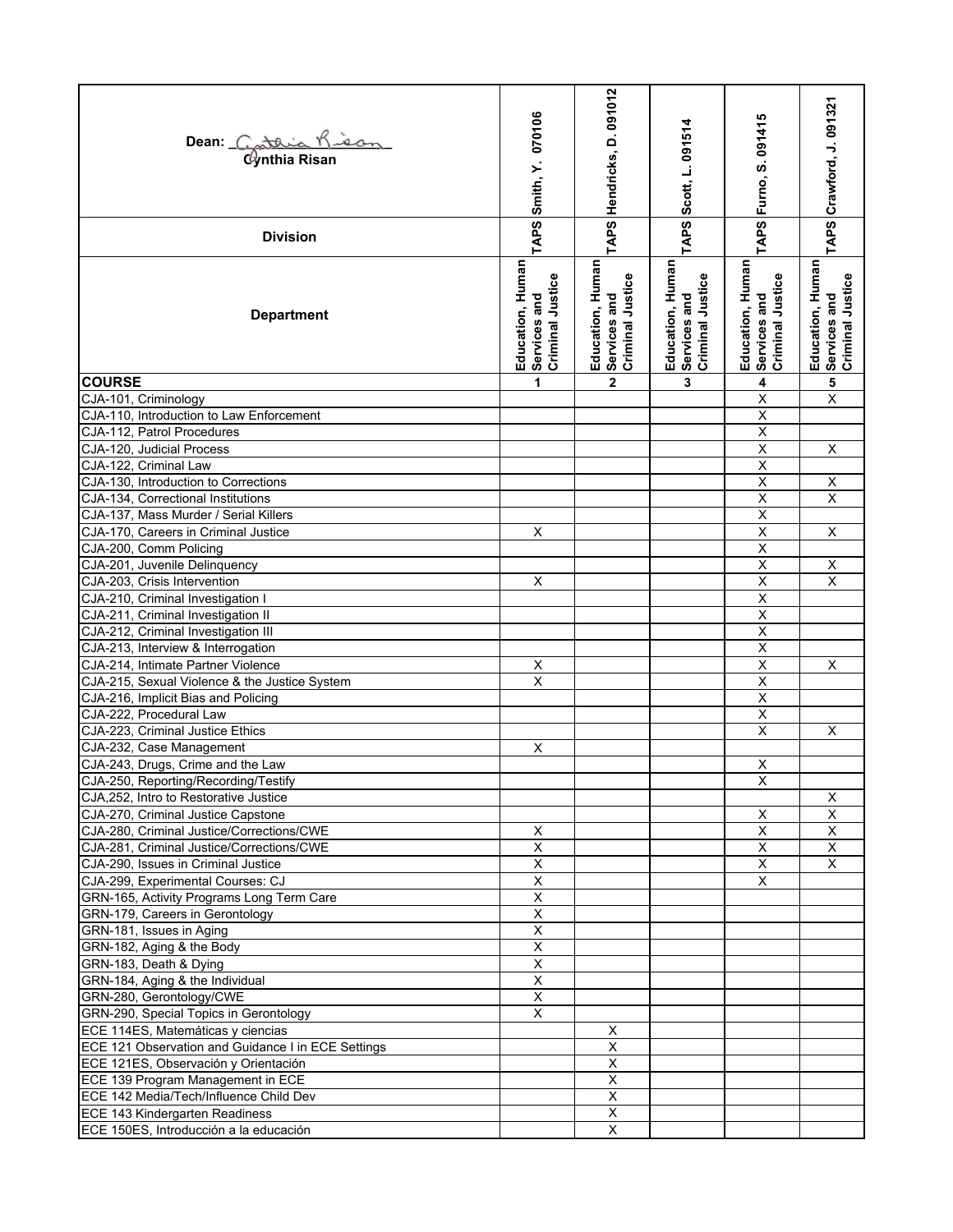| ECE 150 Introduction to Early Childhood Education & Families Students |                         | $\pmb{\mathsf{X}}$      |                         |   |                         |
|-----------------------------------------------------------------------|-------------------------|-------------------------|-------------------------|---|-------------------------|
| ECE 154 Language & Literacy Development                               |                         | X                       | X                       |   |                         |
| ECE 154ES, Desarrollo del Lenguaje                                    |                         | X                       |                         |   |                         |
| ECE 169ES, Trabajar Niños Necesidades Esp                             |                         | X                       |                         |   |                         |
| ECE 179 The Professional in ECE & Family Studies                      |                         | $\mathsf X$             |                         |   |                         |
| ECE 179ES, Profesional Educación Infantl                              |                         | $\overline{X}$          |                         |   |                         |
| ECE 190 Admin of Early Childhood Prog                                 |                         | $\overline{\mathsf{x}}$ |                         |   |                         |
| ECE 221 Observation and Guidance II in ECE Settings                   |                         | X                       |                         |   |                         |
| ECE 221ES, Observación y Orientación II                               |                         | Χ                       |                         |   |                         |
| ECE 235 Nutrition, Music & Movement                                   |                         | $\overline{X}$          |                         |   |                         |
|                                                                       |                         | $\overline{\mathsf{x}}$ |                         |   |                         |
| ECE 235ES, Nutrición, Musica/Movimiento                               |                         |                         |                         |   |                         |
| ECE 239 Helping Children & Families Cope with Stress                  | X                       | X                       |                         | X |                         |
| ECE 239ES, Ayudar a los niños a afrontar                              |                         | $\overline{X}$          |                         |   |                         |
| ECE 240 Environments & Curriculum Planning I                          |                         | X                       |                         |   |                         |
| ECE 240ES, Ambientes y Planificación Cur                              |                         | $\overline{\mathsf{x}}$ |                         |   |                         |
| ECE 241 Environments & Curriculum Planning II                         |                         | $\sf X$                 |                         |   |                         |
| ECE 241ES, Ambientes y Planificación Cur                              |                         | $\overline{\mathsf{x}}$ |                         |   |                         |
| ECE 246ES, Relaciones entre la escuela                                |                         | X                       |                         |   |                         |
| ECE 254ES, Estrategias de Instrucción                                 |                         | $\overline{X}$          |                         |   |                         |
| ECE 258ES, Equidad y Diversidad                                       |                         | $\overline{\mathsf{x}}$ |                         |   |                         |
| <b>ECE 280 Early Childhood Education/CWE</b>                          |                         | $\overline{X}$          | Χ                       |   |                         |
| ECE 280ES, Experiencia Labrl Cooperativa                              |                         | $\sf X$                 |                         |   |                         |
| ECE 289 The Project Approach in ECE                                   |                         | X                       |                         |   |                         |
| ECE 291 Practicum II                                                  |                         | $\overline{\mathsf{x}}$ |                         |   |                         |
| ECE 291ES, Practicum II                                               |                         | $\overline{\mathsf{x}}$ |                         |   |                         |
| ECE 292 Practicum III                                                 |                         | $\sf X$                 |                         |   |                         |
| ECE 292ES, Practicum III                                              |                         | X                       |                         |   |                         |
| ED 101, Intro Ed Practicum & Seminar                                  |                         |                         |                         |   |                         |
| ED 113 Instructional Strategies in Reading & Language Arts            |                         | X                       | $\frac{x}{x}$           |   |                         |
| ED 114 Instructional Strategies in Math & Sciences                    |                         | $\overline{\mathsf{x}}$ | $\overline{\mathsf{x}}$ |   |                         |
| ED 128 Train the Trainer                                              |                         | X                       |                         |   |                         |
| ED 130 Comprehensive Classroom Management                             |                         | X                       | х                       |   |                         |
|                                                                       |                         | X                       | X                       |   |                         |
| ED 131 Instructional Strategies                                       |                         |                         | $\overline{\mathsf{x}}$ |   |                         |
| ED 150 Creative Activities for Children                               |                         | $\overline{\mathsf{x}}$ |                         |   |                         |
| ED 169 Students with Special Needs                                    |                         | X                       | $\overline{\mathsf{x}}$ |   |                         |
| ED 216, Foundations of Teaching/Ed                                    |                         |                         | X                       |   |                         |
| ED 220 Introduction to CTE in Oregon                                  |                         |                         | Χ                       |   |                         |
| ED 229 Learning and Development                                       |                         | X                       | $\overline{\mathsf{x}}$ |   |                         |
| ED 235 Educational Technology                                         |                         | $\overline{\mathsf{x}}$ | $\overline{\mathsf{x}}$ |   |                         |
| ED 246 Family & Community Relations                                   |                         | X                       | Χ                       |   |                         |
| ED 254 Instructional Strategies/Dual Language Learners                |                         | X                       | Χ                       |   |                         |
| <b>ED 258 Multicultural Education</b>                                 |                         | $\overline{\mathsf{x}}$ | $\overline{\mathsf{x}}$ |   |                         |
| ED 280 Practicum/CWE                                                  |                         | X                       | X                       |   |                         |
| HDF 140 Contemporary American Family                                  | X                       | $\overline{\mathsf{x}}$ |                         |   |                         |
| HDF 225 Prenatal, Infant & Toddler Development                        |                         | X                       |                         |   | Χ                       |
| HDF 225ES, Desarrollo de las Etapas                                   |                         |                         |                         |   |                         |
| HDF 247 Preschool Child Development                                   |                         | X                       |                         |   | X                       |
| HDF 247ES, Desarrollo y crecimiento                                   |                         |                         |                         |   |                         |
| HDF 260 Child Abuse & Neglect                                         | X                       | X                       | X                       | X | X                       |
| HDF 260ES, Entender el Abuso Infantil                                 |                         |                         |                         |   |                         |
| HS 100 Introduction to Human Services                                 | X                       |                         |                         |   | X                       |
| HS 103 Ethics for Human Service Workers                               | $\overline{\mathsf{x}}$ |                         |                         |   | X                       |
| HS 104, Diagnstic Crtia in Add. Trtmnt                                |                         |                         |                         |   | X                       |
| <b>HS 154 Community Resources</b>                                     | X                       |                         |                         |   | X                       |
| HS 156, Conducting Human Service Inter                                | Χ                       |                         |                         |   | X                       |
| HS 170 Preparation for Field Experience in Human Services             | $\overline{\mathsf{x}}$ |                         |                         |   | $\overline{\mathsf{x}}$ |
| HS 211 Infectious Diseases                                            | X                       |                         |                         |   | X                       |
|                                                                       |                         |                         |                         |   |                         |
| HS 216 Group Counseling Skills                                        | Χ                       |                         |                         |   | X                       |
| HS 232, Case Management                                               | X                       |                         |                         |   | X                       |
| HS 256, Adv Interviewing Skills/Theory                                |                         |                         |                         |   | X                       |
| HS 280 Human Services Generalist I/CWE                                | X                       |                         |                         |   | X                       |
| HS 281 Human Services Generalist II/CWE                               | $\overline{\mathsf{x}}$ |                         |                         |   | X                       |
| HS 282 Human Services Generalist III/CWE                              | X                       |                         |                         |   | X                       |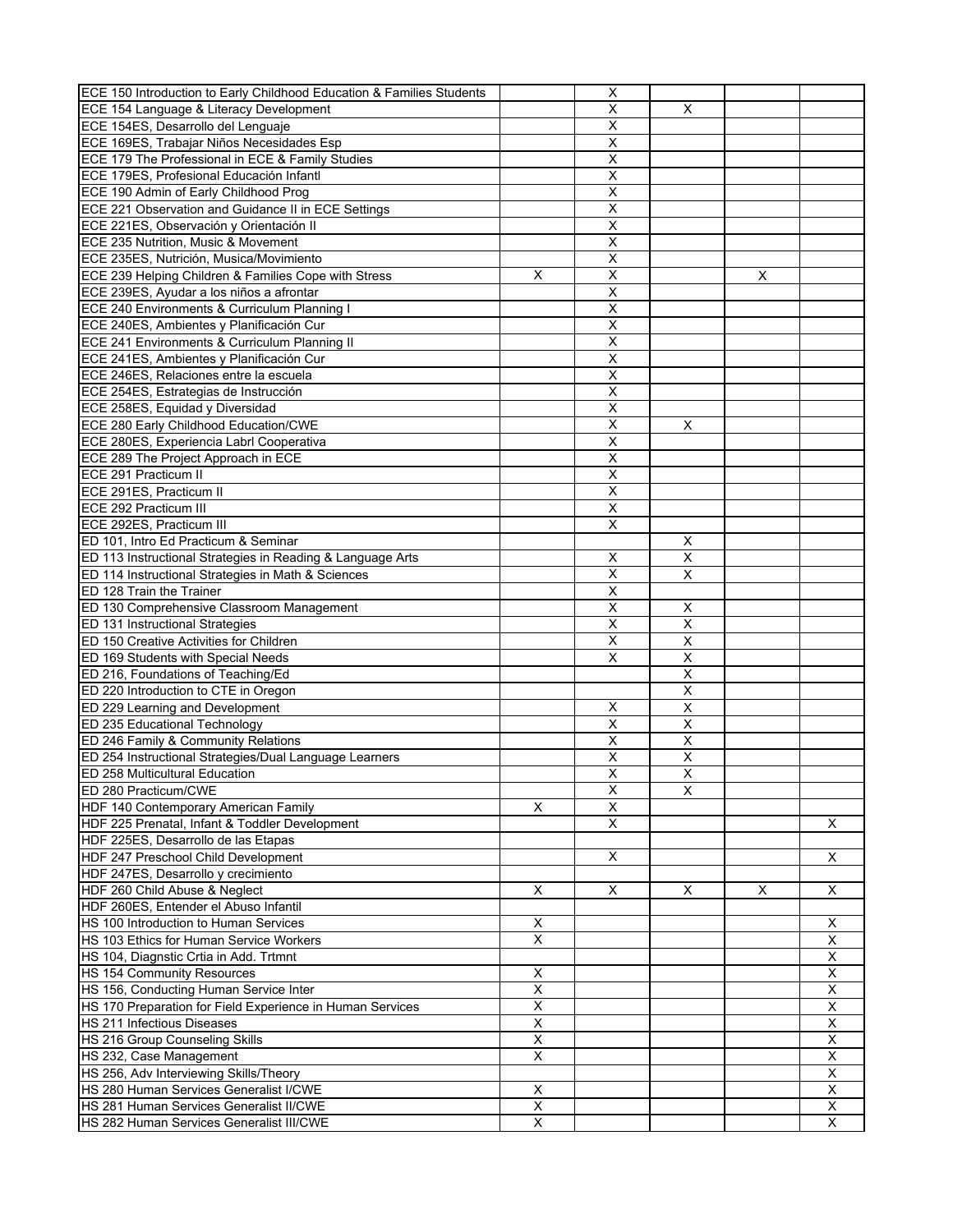| <b>IHS 23<sup>-</sup></b><br>' Case Management          |  |  |  |
|---------------------------------------------------------|--|--|--|
| <b>HS 290.</b><br>Services<br>opics<br>Human<br>Special |  |  |  |